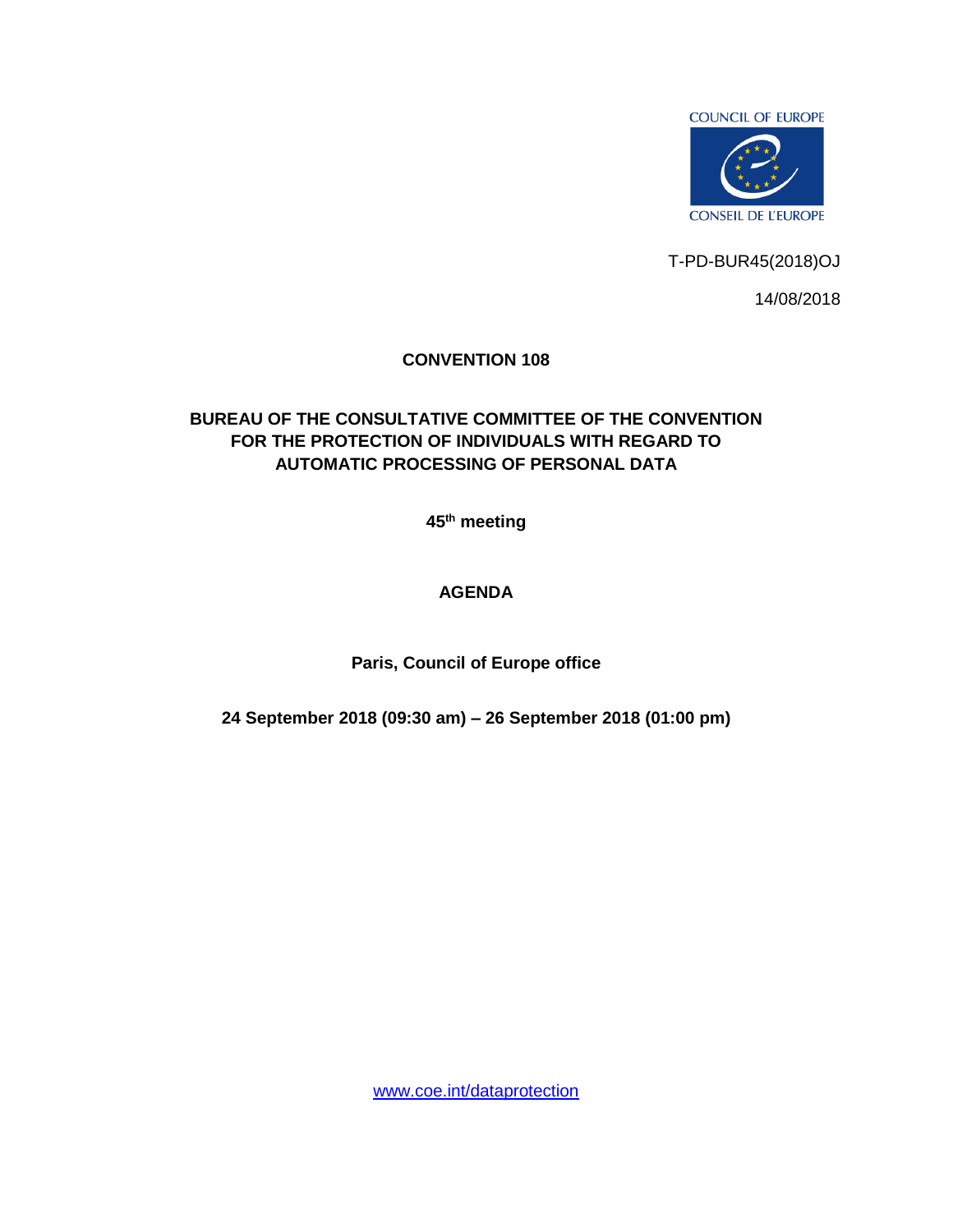|                       | 1. Opening of the meeting                                                                                                                                                 |  |  |  |
|-----------------------|---------------------------------------------------------------------------------------------------------------------------------------------------------------------------|--|--|--|
| T-PD(2018)RAP36Abr    | Abridged report of the 36 <sup>th</sup> Plenary meeting<br>(Strasbourg, 19-21 June 2018)                                                                                  |  |  |  |
| T-PD(2018)44RAP       | Abridged report of the 44 <sup>th</sup> Bureau meeting<br>(Strasbourg, 26-28 March 2018)                                                                                  |  |  |  |
| T-PD(2017)WP2018-2019 | Work programme of the Committee 2018-2019                                                                                                                                 |  |  |  |
| T-PD(2017)Rules       | Rules of procedure                                                                                                                                                        |  |  |  |
|                       | 2. Adoption of the agenda                                                                                                                                                 |  |  |  |
|                       | 3. Statement by the secretariat                                                                                                                                           |  |  |  |
|                       | 4. Modernisation of Convention 108                                                                                                                                        |  |  |  |
|                       | Required action: The Bureau will take note of the information provided<br>by the secretariat.                                                                             |  |  |  |
|                       | Consolidated text of the modernised version of Convention 108                                                                                                             |  |  |  |
|                       | Explanatory report of the modernised Convention 108                                                                                                                       |  |  |  |
|                       | <b>Amending Protocol</b>                                                                                                                                                  |  |  |  |
|                       | 5. State of play, ratifications and accessions                                                                                                                            |  |  |  |
|                       | Required action: The Bureau will take note of the information<br>provided by the secretariat and will examine the draft opinion.<br>Draft Opinion on Kazakhstan's request |  |  |  |
|                       | $\bullet$<br>Convention 108: chart of signatures and ratifications<br><b>Additional Protocol: chart of signatures and ratifications</b>                                   |  |  |  |
|                       | 6. Protection of Health-related data                                                                                                                                      |  |  |  |
|                       | Expert: Ms Jeanne Bossi Malafosse, Paris, France.                                                                                                                         |  |  |  |
|                       | Required action: The Bureau will take note of the information provided<br>by the expert and will hold an exchange of views on the draft<br>explanatory memorandum.        |  |  |  |
|                       | Draft explanatory memorandum                                                                                                                                              |  |  |  |
| T-PD(2018)06          | Recommendation on the protection of health related data                                                                                                                   |  |  |  |
|                       |                                                                                                                                                                           |  |  |  |
| T-PD(2015)07          | the<br>possible<br>update<br>Presentation<br>report<br>οf<br>the<br>on<br>Recommendation n° R (97) 5 on the protection of medical data by<br>Ms Jeanne Bossi Malafosse    |  |  |  |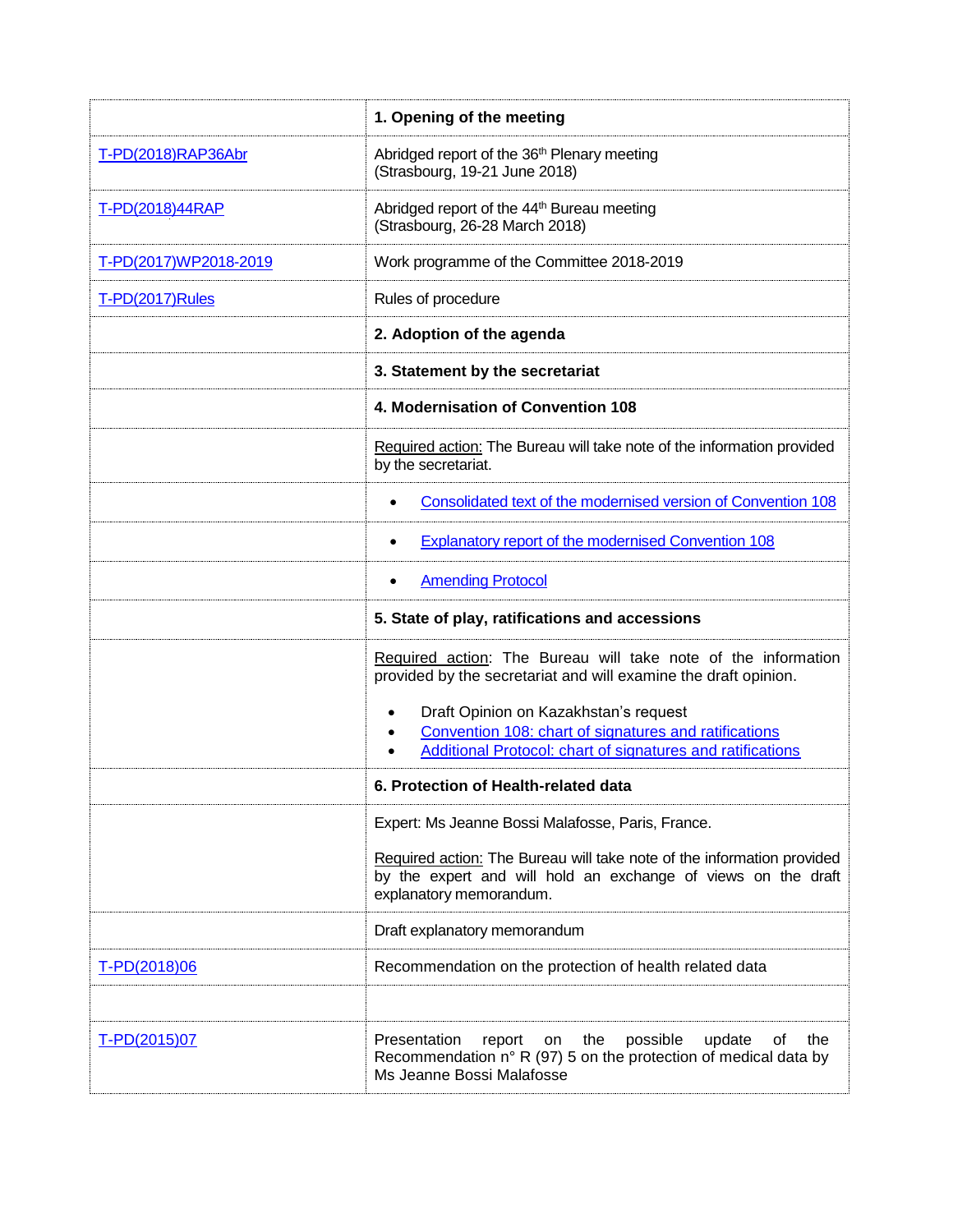| Recommendation $N^{\circ}$ (97) 5 on the<br>protection of medical data                                                             |                                                                                                                                                                                                                                 |  |  |  |
|------------------------------------------------------------------------------------------------------------------------------------|---------------------------------------------------------------------------------------------------------------------------------------------------------------------------------------------------------------------------------|--|--|--|
|                                                                                                                                    | 7. Artificial intelligence                                                                                                                                                                                                      |  |  |  |
|                                                                                                                                    | Expert: Mr Alessandro Mantelero, Associated Professor, Politecnico di<br>Torino, Italy.                                                                                                                                         |  |  |  |
|                                                                                                                                    | Required action: The Bureau will take note of the information provided<br>by the expert and will hold an exchange of views on the draft report.                                                                                 |  |  |  |
| T-PD(2018)09Rev                                                                                                                    | Draft report on "Artificial intelligence"                                                                                                                                                                                       |  |  |  |
|                                                                                                                                    | 8. Evaluation and follow up mechanism under Convention<br>$108 +$                                                                                                                                                               |  |  |  |
|                                                                                                                                    | Required action: The Bureau will take note of the information provided<br>and will hold an exchange of views on the topic.                                                                                                      |  |  |  |
| T-PD(2016)01                                                                                                                       | Draft questionnaire on the evaluation and follow-up mechanism                                                                                                                                                                   |  |  |  |
| T-PD-BUR(2013)02Rev5                                                                                                               | Information elements on the evaluation and follow-up mechanism                                                                                                                                                                  |  |  |  |
|                                                                                                                                    | 9. ICANN                                                                                                                                                                                                                        |  |  |  |
|                                                                                                                                    | Required action: The Bureau will take note of the information<br>provided by the Secretariat and will hold an exchange of views on<br>the issues at stake.                                                                      |  |  |  |
| T-PD(2018)18                                                                                                                       | Privacy and data protection principles guide for ICANN<br>٠<br>related data processing<br><b>ICANN letter European Data Protection Board (EDBP)</b><br>(05/07/2018)<br>Letter Article 29 Working Party on WHOIS (11 April 2018) |  |  |  |
|                                                                                                                                    | 10. Law enforcement transborder access to data                                                                                                                                                                                  |  |  |  |
| <b>Provisional Answers from the</b><br><b>Committee of Convention 108 to</b><br>the Discussion paper for the Octopus<br>Conference | Expert: Mr Gert Vermeulen, Full Professor of (European and<br>international) criminal law and director of the Institute for International<br>Research on Criminal Policy (IRCP).                                                |  |  |  |
| <b>Key messages of the Octopus</b><br>Conference 2018                                                                              |                                                                                                                                                                                                                                 |  |  |  |
|                                                                                                                                    | Required action: The Bureau will take note of the information<br>provided by the Secretariat and will hold an exchange of views with<br>the expert on the issues at stake.                                                      |  |  |  |
|                                                                                                                                    | 11. Cooperation with other Council of Europe bodies and<br>entities                                                                                                                                                             |  |  |  |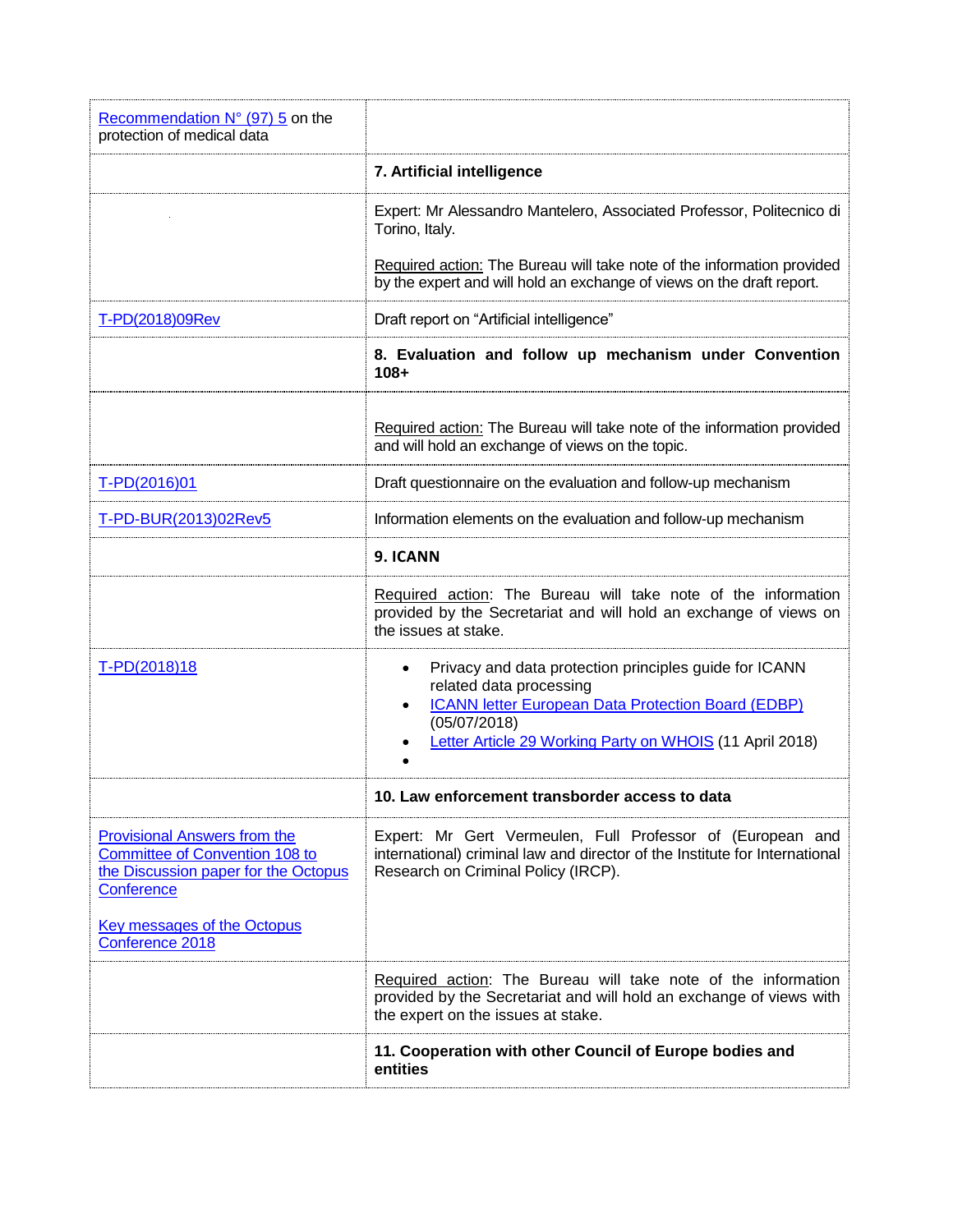|                 | Required action: The Bureau will take note of the information<br>provided by the secretariat.                                                                                                                                                                                                                                                                                                                                                                                                                                                                                                                                                                                                      |  |  |
|-----------------|----------------------------------------------------------------------------------------------------------------------------------------------------------------------------------------------------------------------------------------------------------------------------------------------------------------------------------------------------------------------------------------------------------------------------------------------------------------------------------------------------------------------------------------------------------------------------------------------------------------------------------------------------------------------------------------------------|--|--|
|                 | Steering Committee on Media and Information Society<br>(CDMSI)<br>o MSI-AUT<br><b>CAHENF</b><br><b>CEPEJ</b><br><b>Cybercrime Committee (T-CY)</b><br><b>Bioethics Committee (DH-BIO)</b><br><b>PC-CP</b>                                                                                                                                                                                                                                                                                                                                                                                                                                                                                          |  |  |
|                 | 12. Overview of activities and major developments in the field<br>of data protection                                                                                                                                                                                                                                                                                                                                                                                                                                                                                                                                                                                                               |  |  |
|                 | Required action: The Bureau will take note of the information<br>provided by the Secretariat.                                                                                                                                                                                                                                                                                                                                                                                                                                                                                                                                                                                                      |  |  |
|                 | IX. Seminar on Privacy and Personal Data Protection<br>$\bullet$<br>(7-8 August 2018, São Paulo, Brazil)<br>AGESIC national event on personal data protection (16-19<br>October 2018, Montevideo, Uruguay)<br>40th International Conference of Data Protection and<br>Privacy Commissioners (ICDPPC) (22-26 October 2018)<br>IX International Conference "Protection Data Protection" (8<br>$\bullet$<br>November 2018, Moscow, Russian Federation)<br>13th Annual meeting of the Internet Governance Forum<br>$\bullet$<br>(IGF) (Paris, 12-14 November 2018)<br>International Conference on Cyberlaw, Cybercrime &<br>$\bullet$<br>Cybersecurity 2018 (14-16 November 2018, New Delhi,<br>India) |  |  |
|                 | 13. Observers                                                                                                                                                                                                                                                                                                                                                                                                                                                                                                                                                                                                                                                                                      |  |  |
|                 | Required action: The Bureau will take note of the information<br>provided by the observers and by the secretariat.                                                                                                                                                                                                                                                                                                                                                                                                                                                                                                                                                                                 |  |  |
| T-PD(2018)04Rev | Observers - State of play and admission criteria                                                                                                                                                                                                                                                                                                                                                                                                                                                                                                                                                                                                                                                   |  |  |
|                 | 14. Next meetings                                                                                                                                                                                                                                                                                                                                                                                                                                                                                                                                                                                                                                                                                  |  |  |
|                 | Required action: The Bureau will take note of the proposed dates<br>for the next meetings.                                                                                                                                                                                                                                                                                                                                                                                                                                                                                                                                                                                                         |  |  |
|                 | 15. Any Other Business                                                                                                                                                                                                                                                                                                                                                                                                                                                                                                                                                                                                                                                                             |  |  |